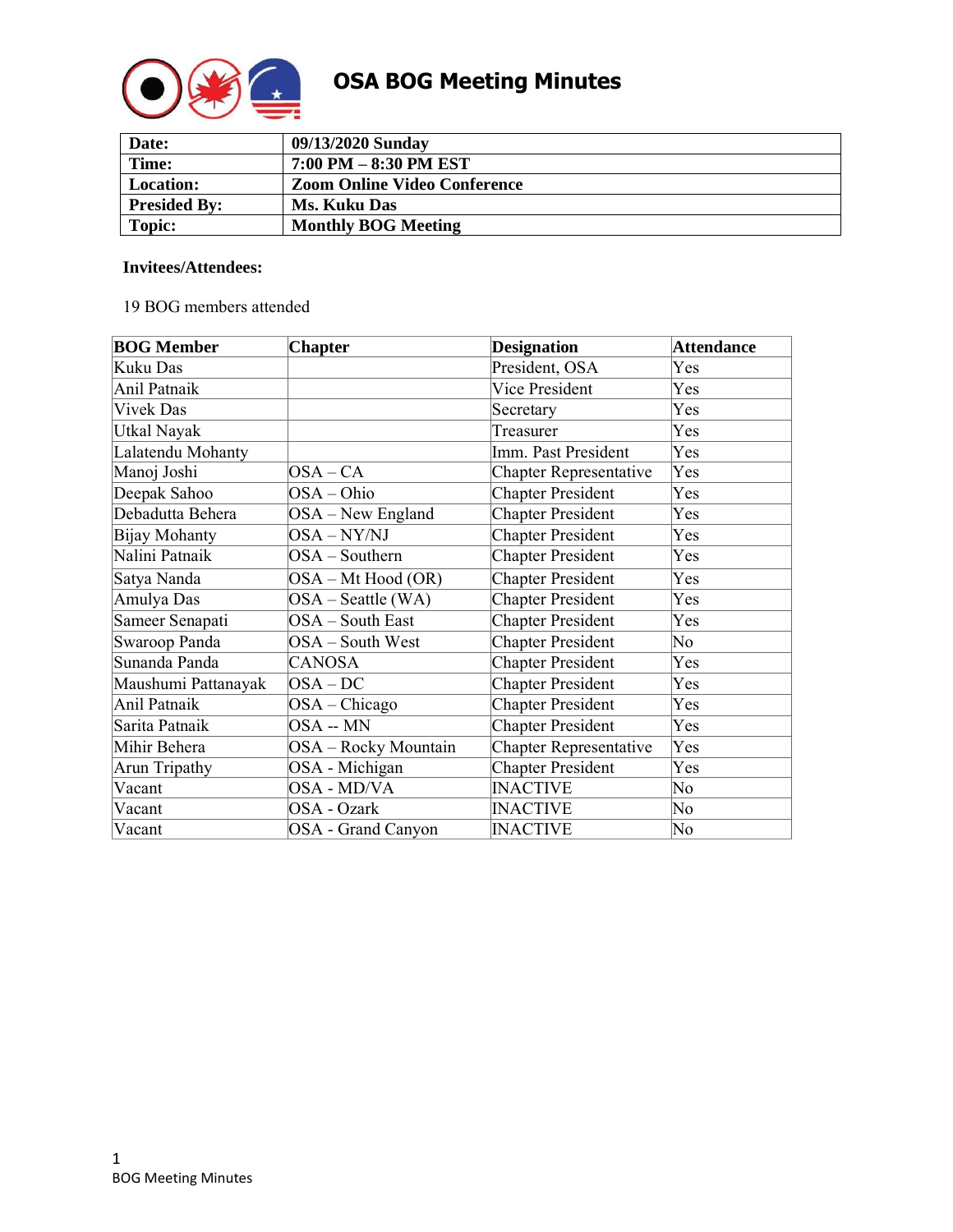

#### **Notes**

## • **Introduction & Meet & Greet**:

The BOG started with a brief Meet and Greet over Zoom online video conference. The session was brought to motion by the President.

# • **OSA Chapter Update**

The OSA CA chapter recently celebrated Ganesh Puja. They also held a couple of Youth activities. OSA Canada It updated that the election process is underway for selecting new leadership. Ms. Sunanda Panda had a query about voting in the election, and it was clarified from many members that one has to be a member of OSA Canada in order to vote for the Chapter Elections as they are a separate entity. OSA Illinois inquired about Chapter and Member guidelines. They are also planning to celebrate Diwali and are also thinking of organizing a drama festival for their community. OSA NE celebrated Ganesh Puja and Nua Khai Juahar recently. They are planning for Kumara Purnima on October 31. OSA MT Hood updated that they celebrated Ganesh Puja and the community is safe in the recent fire. Osa MI updated that they celebrated Ganesh Puja virtually recently and that they are planning Kumara Purnima on October 31. OSA Seattle updated that they celebrated Ganesh Puja and a couple of youth activities. They are planning a virtual Durga Puja soon. OSA SE is planning a Kumara Purnima virtual session and also had questions about Chapter elections and Chapter Membership/Activity fees and voting in Chapter elections. President Kuku Das responded with a plan to have a meeting with advisors and BOG members to clarify Chapter responsibilities and Constitution guidelines. OSA Southern updated about events - Ganesh Puja, Picnic and also that they are planning for Kumara Purnima on Oct 31. OSA Ohio updated about Ganesh Puja and Youth activities. OSA NY/NJ updated about the skills addition program they are conducting in the community, and also their plans for virtual Kumara Purnima. OSA MN updated about Ganesh Puja, Gundicha Mandira Kalasha Sthapana in their community and youth forum as well as Read a Story program. OSA Washington DC updated about Ganesh Puja and Kumara Purnima.

## • **Outreach Committee**

President Kuku Das informed about the interest in the community to recognize Padma Shri Haladhar Nag by providing financial assistance. Some of the proposals suggested are (1) Setting up or contributing towards a museum to store artifacts and cultural items for posterity. OSA can contribute towards such a museum. (2) Supporting the cost of Book Publication about Haladhar Nag's works with the last page carrying an OSA advertisement (3) Supporting the Orphanage founded by Mr. Nag through some donations through OSA. Members debated this. Some were in favor of the Book option while others supported the museum. Ultimately the group decided to set up a committee for outreach and take up projects like this on a case per case basis depending on resources, budget etc. Treasurer Utkal Nayak provided an update on the recent activities of OSA health and wellness group (OSA-HWG).

## • **OSA Awards**

Vice President Anil Patnaik updated that not all categories of Awards have received nominations and requested chapters to give publicity about the awards in their chapters in future. He will consult with the Award Committee and update the BOG members in October.

## • **OSA Global Mahotsav:**